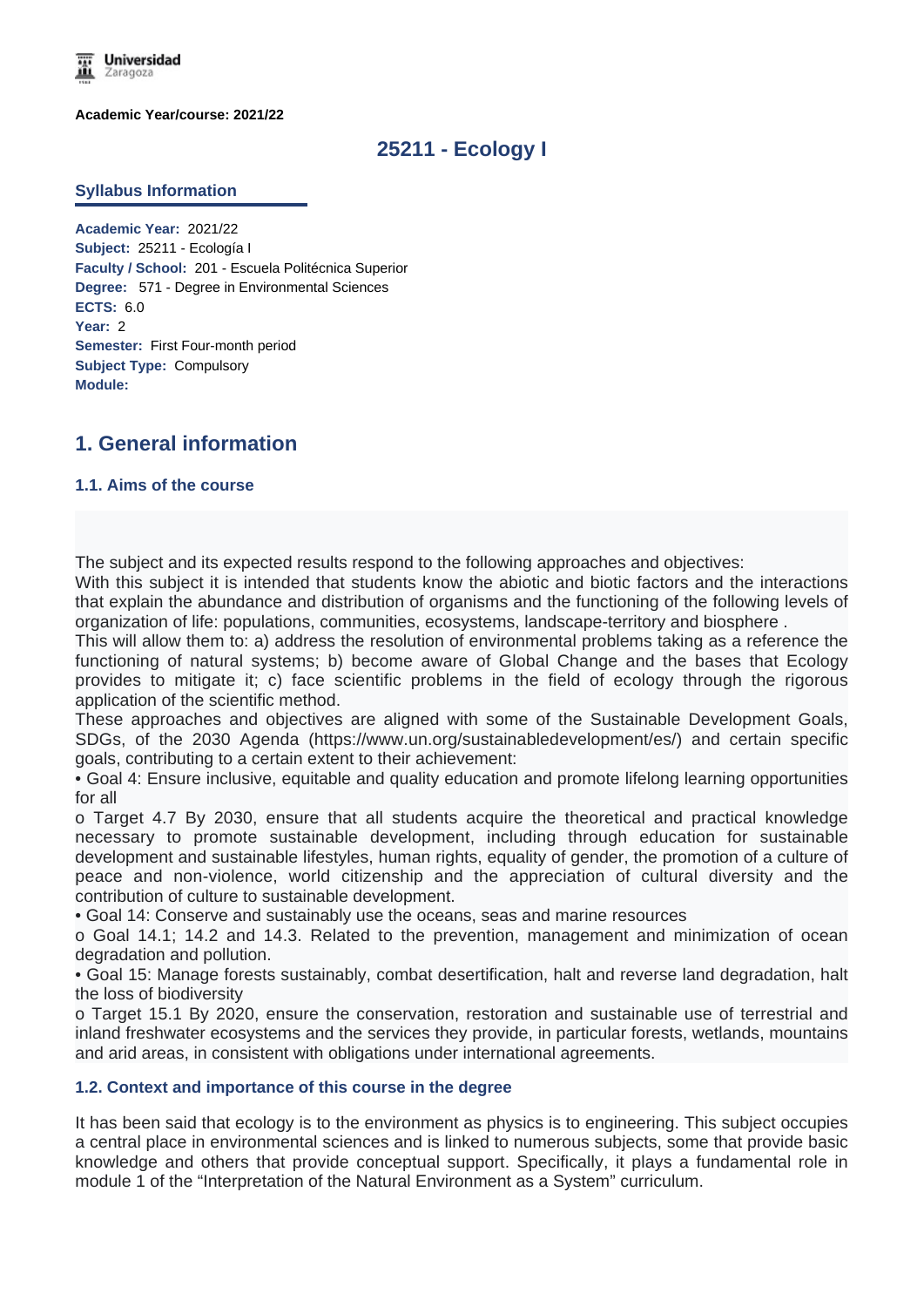On the other hand, it is advisable not to confuse ecology with environment. Ecology is a scientific discipline that aims to know the abundance and distribution of organisms and their interactions with each other and with the environment. Environment is a scientific-technical discipline that aims to solve environmental problems in the natural environment most directly transformed by human beings.

### **1.3. Recommendations to take this course**

This subject is offered in the English Friendly form.

For the best follow-up of the subject, it is advisable to have passed the subjects of Botany and Zoology, Biology, Fundamentals of Geology and Edaphology, as well as those related to basic sciences. On the other hand, it is convenient:

• Possess basic knowledge of English to understand scientific-technical texts.

• Possess knowledge of computer science at the user level and specifically of the Moodle teaching platform.

• Have the capacity and equipment for field work.

# **2. Learning goals**

## **2.1. Competences**

By passing the subject, the student will be more competent to ...

Understand knowledge in the area of ??environmental sciences that starts from the base of general sec Apply their knowledge to their work or vocation in a professional way and possess the competencies tha Gather and interpret relevant data (usually within the environmental sciences) to make judgments that in Transmit information, ideas, problems and solutions to both specialized and non-specialized audiences. Undertake further studies with a high degree of autonomy.

Interpret the environment as a complex system: identification of the factors, processes and interactions t Analyze in a multidisciplinary way the indicators and evidence of an environmental problem or situation, Value the resources and constituents of the environment in economic, social, legal and ecological terms. Prepare a diagnosis of the environmental situation in a given natural, rural or urban context, based on the Prospectively establish a scenario of future evolution of the current situation diagnosed and propose the Prepare and present the reports corresponding to the diagnosis made.

Understand and master the fundamental knowledge of the study area and apply it to the specific tasks of Solve the problems, generic or characteristic of the area through the interpretation and analysis of the re-Apply theoretical knowledge to the analysis of situations.

## **2.2. Learning goals**

The student, to pass this subject, must demonstrate the following results ...

Evaluate and interpret the role of abiotic factors in the structure and functioning of ecological systems at Differentiate and apply the different growth models of biological populations.

Recognize in the field the cycle of organic matter in terrestrial ecosystems.

Identify the main environmental services of ecosystems (SDG 14 and 15).

Incorporate and manage the contingent view of nature in your analysis of ecological processes.

Identify and critically assess the main syndromes of Global Change. (SDG 14 and 15).

Analyze ecological information critically.

Identify and develop maps of environmental units.

Perform information searches, selection of documentation in databases and academic search engines re Communicate ideas and concepts of Ecology correctly orally and in writing (SDG 4).

Acquire the capacity for autonomous learning and teamwork, in a responsible and committed way, distril

## **2.3. Importance of learning goals**

The learning results obtained will allow addressing the resolution of environmental problems taking as a

the functioning of natural systems and knowing the framework of Global Change. This will be especially

application of environmental methodologies such as impact assessments, environmental planning and restoration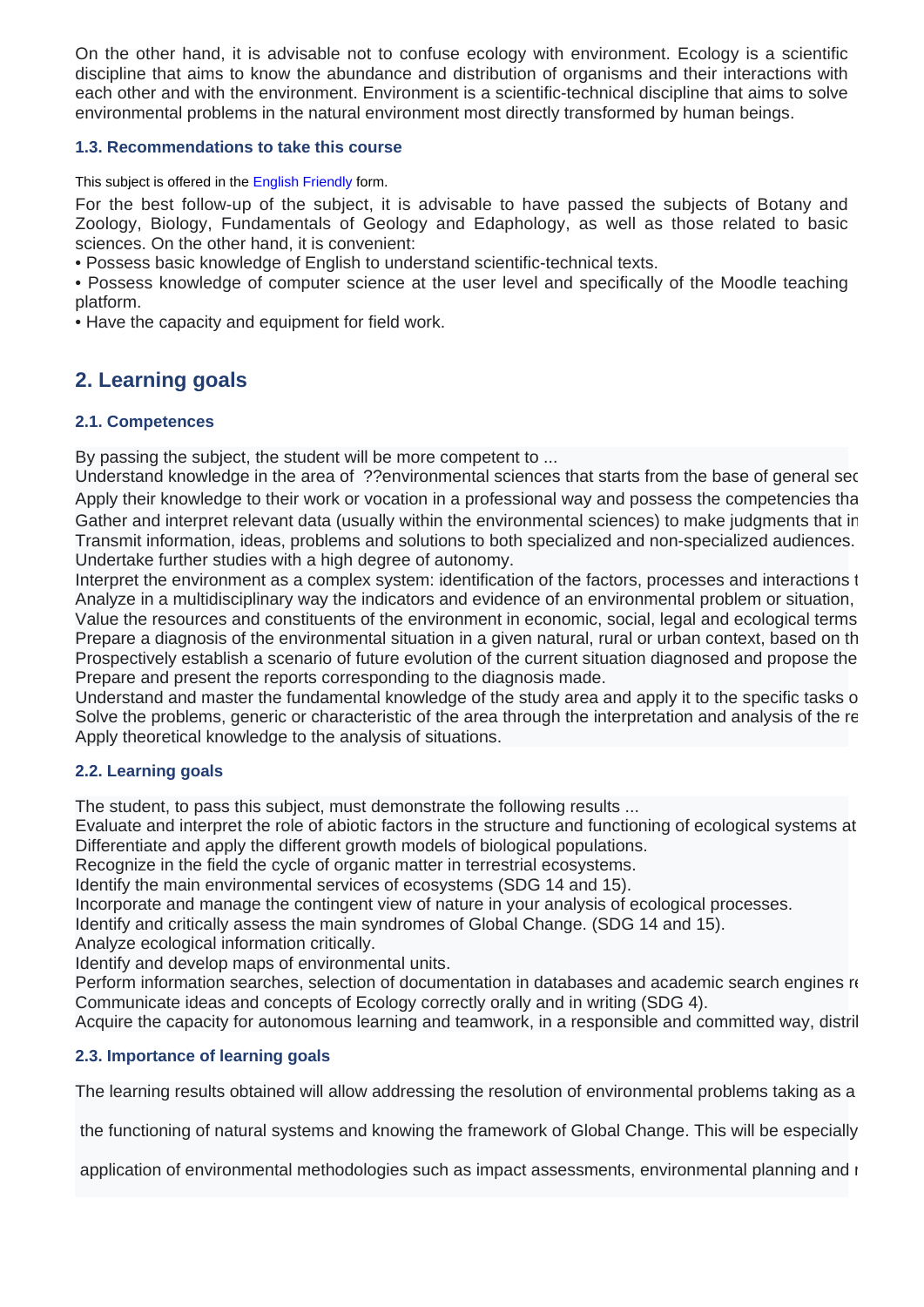# **3. Assessment (1st and 2nd call)**

## **3.1. Assessment tasks (description of tasks, marking system and assessment criteria)**

3.1. Type of tests and their value on the final grade and evaluation criteria for each test

The student must demonstrate that they have achieved the expected learning outcomes through the following assessment activities This subject offers the possibility of continuous assessment, for which it is recommended to attend at learning • Two face-to-face written tests on the theory part of the subject program that will be averaged (50% of tl

• Preparation of a report of all the practices (25%) and oral exam of all the practices (25% of the grade).

To pass the course through continuous assessment, it will be necessary to have passed, at least, the the Complementary activities may be carried out to improve the overall rating. In any case, all students have The global evaluation test will consist of the following activities:

• Preparation of a general report of all the practices (25%) that will include the following sections: introdu • Written and face-to-face test at the end of the course according to the EPS exam calendar (75% of the The evaluation criteria for both types of evaluation are the following:

- Correct and fluent expression of ecological concepts
- The ability to relate the concepts acquired in practice and theory.
- Interpretation in the field of ecological processes.
- The ability to integrate and synthesize ecological information.

SDG 4 will be comprehensively assessed in all tests of the subject. SDGs 14 and 15 will be assessed in

# **4. Methodology, learning tasks, syllabus and resources**

## **4.1. Methodological overview**

The learning process that has been designed for this subject is based on the following:

Theoretical sessions: The student will have bibliographic material and the presentations of each topic be The teacher will make a masterly presentation of each topic with questions to the students. On the other The evaluation of the theoretical contents will be completed with two written tests (continuous evaluation). The practical activities, on the one hand, will consist of full-day field trips for the recognition of ecosysten

## **4.2. Learning tasks**

The program offered to the student to help him achieve the expected results comprises the following act Theoretical sessions in the classroom:

A presentation is provided for each topic, as well as additional bibliographic material, available on the Moodle The sessions will include interventions by the students and a keynote presentation by the teacher. Other correspond to the participation of the participation of the presentation of the presentation of the students. Other In the block devoted to abiotic factors, a session will be devoted to analyzing their limiting effect on terre Field trips:

These are one-day outings (8-9 hours) in which a working material with scripts is provided to be complet Field tutorials are also carried out, which consist of individualized outings with the practical work groups During the outings, the theoretical concepts will be reviewed and the functioning of the terrestrial and ag Laboratory and computer practices:

A practice script is provided with the face-to-face and non-face-to-face activities to be carried out. Tutorials:

For the follow-up of the theory and practical activities, personalized and  $\prime$  or group tutoring sessions are Teaching jobs:

Different topics of ecology and environment are proposed that the students develop under the tutoring of

## **4.3. Syllabus**

This course will address the following topics:

- **Unit 1. Introduction to Ecology**
	- 1 The concept of Ecology. Study object. History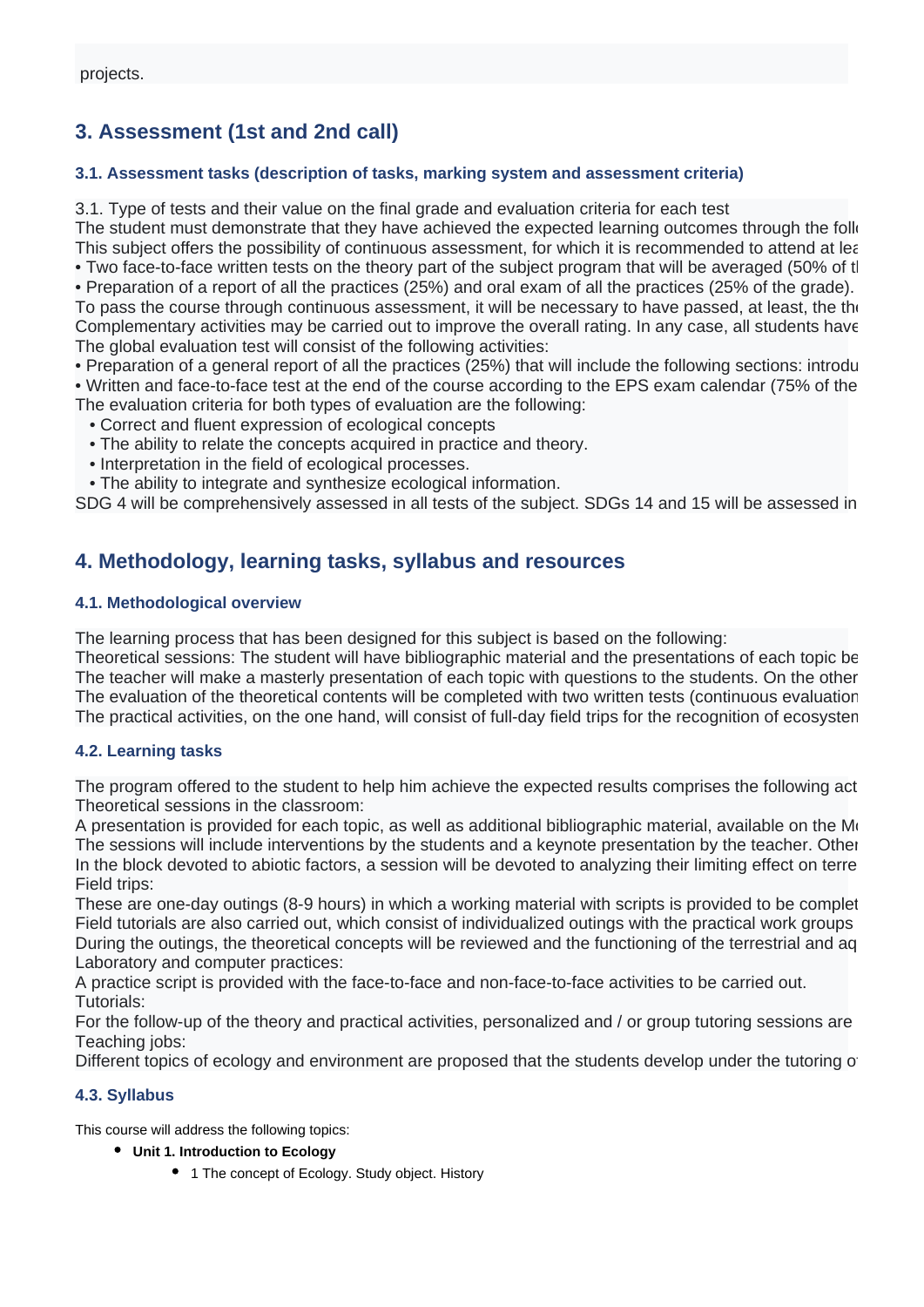- 2 Non-equilibrium perspective. Social context
- 3 The scientific method. System theory. Ecosystem concept. Gaia
- 4 Ecology and Environment

### **Unit 2. Physical Environment and Organisms**

- 1 Resource and conditions. Limiting factors
- 2 Astronomic and geologic context
- 3 Atmosphere ? Oceanic circulation system
- 4 Climates and microclimates
- 5 Organisms and radiation
- 6 Organisms and Temperature
- 7 Organism and water availability. Ecohidrology
- 8 Abiotic factors in water and terrestrial environments
- 9 Terrestrial environments: geomorphology and soil
- 10 A synthesis on the importance of abiotic factors. Ecology niche concept
- 11 Time evolution response
- 12 History biogeography
- **Unit 3. Populations**
	- 1 Population and metapopulation. Conceptual basis
	- 2 Primary and secondary parameters. Tabulation
	- 3 Life cycles
	- 4 Intraspecific competition
	- 5 Population dynamics
	- 6 Growth regulation

### **4.4. Course planning and calendar**

Calendar of face-to-face sessions and presentation of work It is estimated that the average student of this subject, of 6 ECTS, has to dedicate 150 hours.

The calendar of the classes will be adjusted to the teaching calendar of the University of Zaragoza. The schedule of the subject and classroom can be consulted on the website of the Higher Polytechnic School of Huesca, as well as the schedule of tutorials and the exam calendar.

All the information of the subject will be presented on the first day of class of each course.

Attendance and participation in face-to-face theoretical classes constitute the common thread of the subject. On the other hand, field trips form the backbone of practical activity, which is developed from them. Regular consultation of the Moodle platform is also essential for monitoring the subject. The calendar in which the activities are registered is published in this guide in the schedule in the last section.

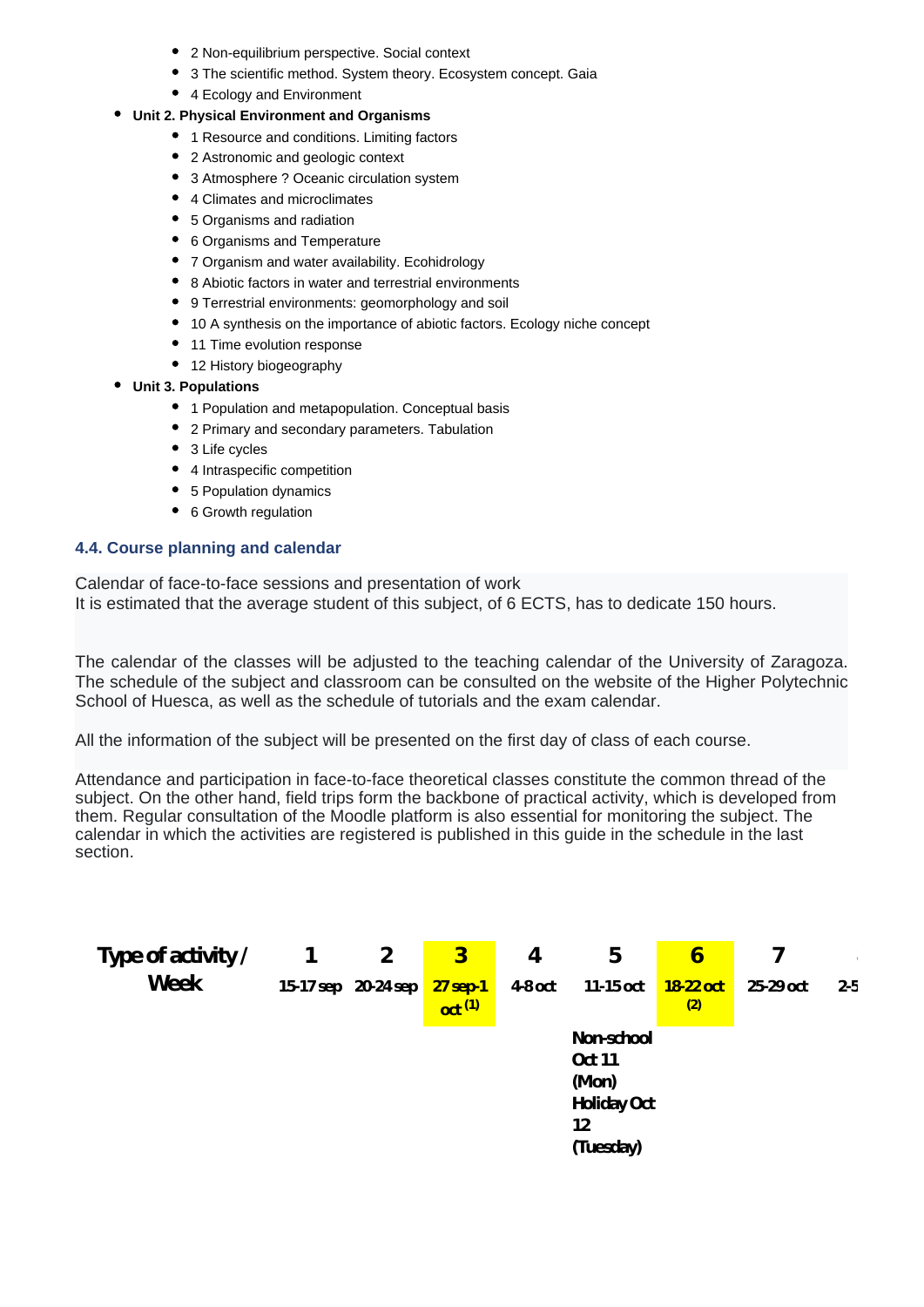| Face-to-face activity                                |                          |                |                |                |                                                           |                                     |                |                |  |
|------------------------------------------------------|--------------------------|----------------|----------------|----------------|-----------------------------------------------------------|-------------------------------------|----------------|----------------|--|
| Theory                                               |                          |                |                |                |                                                           |                                     |                |                |  |
| Problems                                             |                          |                |                |                |                                                           |                                     |                |                |  |
| Lab practices                                        |                          |                |                |                |                                                           |                                     |                |                |  |
| Group working                                        |                          |                |                |                |                                                           |                                     |                |                |  |
| Salidas de prácticas                                 |                          |                |                |                |                                                           |                                     |                |                |  |
| <b>Tutorías ECTS</b>                                 |                          |                |                |                |                                                           |                                     |                |                |  |
| Evaluación                                           |                          |                |                |                |                                                           |                                     |                |                |  |
| No Face-to-face<br>activity                          |                          |                |                |                |                                                           |                                     |                |                |  |
| Individual work                                      |                          |                |                |                |                                                           |                                     |                |                |  |
| Group work                                           |                          |                |                |                |                                                           |                                     |                |                |  |
|                                                      | <b>TOTAL</b>             | $\overline{0}$ | $\overline{0}$ | $\overline{0}$ | $\overline{0}$                                            | $\overline{0}$                      | $\overline{0}$ | $\overline{0}$ |  |
|                                                      |                          |                |                |                |                                                           |                                     |                |                |  |
|                                                      |                          |                |                |                |                                                           |                                     |                |                |  |
| lab prac<br>holidays<br>exams period<br>class period |                          |                |                |                | <sup>(1)</sup> On Friday, October 1, the Monday schedule  |                                     |                |                |  |
|                                                      |                          |                |                |                | <sup>(2)</sup> On Thursday, November 18, the Monday so    |                                     |                |                |  |
|                                                      |                          |                |                |                | <sup>(3)</sup> On Thursday, November 18, the Monday so    |                                     |                |                |  |
|                                                      |                          |                |                |                | <sup>(4)</sup> On Monday, January 10, the schedule of Fr  |                                     |                |                |  |
|                                                      |                          |                |                |                | <sup>(5)</sup> On Tuesday, January 11, the schedule of Fr |                                     |                |                |  |
|                                                      |                          |                |                |                | From September 15, 2021 to January 11, 2022               |                                     |                |                |  |
|                                                      | <b>Evaluation period</b> |                |                |                |                                                           | From January 12 to February 5, 2022 |                |                |  |
|                                                      |                          |                |                |                |                                                           | From September 1 to 13, 2022        |                |                |  |

### **4.5. Bibliography and recommended resources**

The references of each course will be updated and can be consulted from the library?s web.

- **BB** Begon, Michael. Ecología : individuos, poblaciones y comunidades / Michel Begon, John L. Harper, Colin R. Townsend ; traducido por Miquel Riba Rovira, Raymond Salvador Civil . - 3ª ed. Barcelona : Omega, D.L.1999
- **BB** Smith, Thomas Michael. Ecología / Thomas M. Smith, Robert Leo Smith . 6a. ed. Madrid [etc.] : Pearson Addison-Wesley, D.L. 2007
- **BC** Díaz Pineda, Francisco. Ecología I : ambiente físico y organismos vivos / Francisco Díaz Pineda . 2ª reimp.